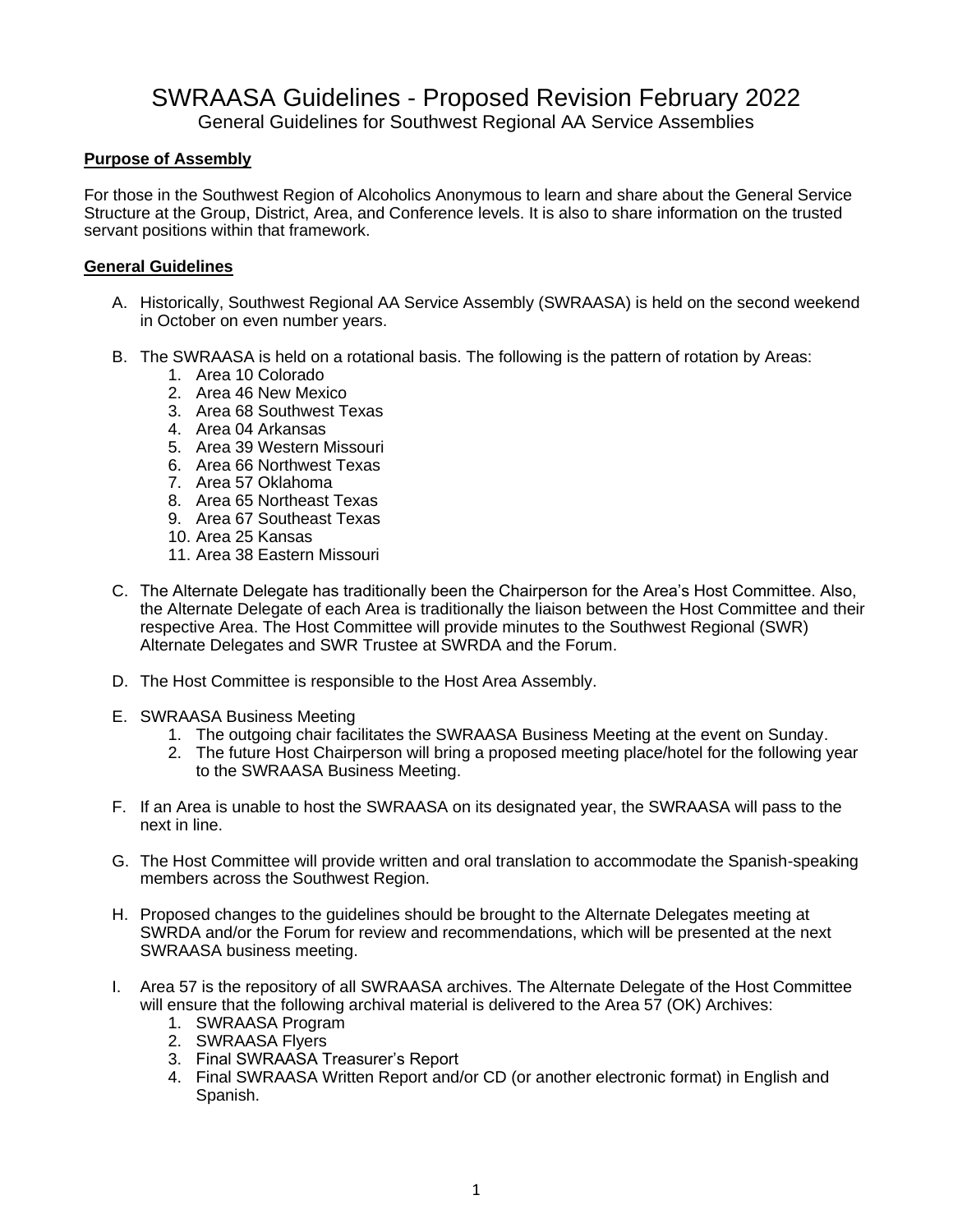## **Finances**

- A. There is \$2500 seed money available that should be passed from the current Host Area to the next Host Area.
- B. Suggested registration will be \$10.00 per participant.
- C. A preliminary financial report of expenses will be made by the Host Committee at the SWRAASA business meeting on Sunday. A final report will be submitted to the Alternate Delegates of the Southwest Region by December 15th.
- D. Any shortfall will be absorbed by the Host Area Assembly.
- E. All proceeds, after expenses, will be disbursed at the discretion of the Host Area Assembly.

#### **Location**

- A. Hotel/motel accommodations and dining/food establishments should be near the event, if it is not being held in a hotel.
- B. It is helpful to have regional events near airports, when possible, due to the large number of participants who fly.
- C. Rooms:
	- 1. 1 large room with seating capacity for 800 plus.
	- 2. 2 to 3 rooms with seating capacity for 100.
	- 3. 6 to 7 rooms with seating capacity for 25 to 75.
	- 4. Hospitality room(s) will be at the discretion of the Host Committee.

#### **Program**

- A. Topic Presentations:
	- 1. Topic presentations are held in the largest room for the Assembly as a whole.
	- 2. These are customarily held on Friday and Saturday nights, although they may be held at other times at the discretion of the Host Committee.
	- 3. Presentation topics will be General Service related (for example: Traditions, Concepts, and History).
	- 4. Topic presentations on the Traditions have usually been presented by current Alternate Delegates. Current Delegates present on General Service related topics (2nd year Delegates can share their farewells). However, presenter selections are left up to the Host Committee.
	- 5. A Trustee's Report will be given at each SWRAASA by the current Southwest Regional Trustee.
	- 6. A panel of current and past Trustees is traditionally held on Sunday morning to answer questions or make comments concerning service work or issues in the Fellowship.
- B. Workshops/Breakout Sessions:
	- 1. Workshops/breakout sessions will be scheduled on Saturday.
	- 2. Those workshops/breakout sessions will be on General Service positions, such as GSR, DCM, Liaison to Intergroups/Central Offices, Recording Secretary, Registrar, Area Chair, Delegate, and Committee Chairs.
	- 3. Workshops/breakout sessions will be held on each of the standing committees such as: PI, CPC, Literature, Treatment, Corrections, Conferences/Conventions, etc.
	- 4. At the discretion of the Host Committee/Chairperson workshops/breakout sessions may include other AA General Service related topics of interest.
	- 5. Host areas will have workshop/breakout session topics /presentation topics ready to be drawn by lot by Alternate Delegates at SWRDA in March before SWRAASA on even number years.